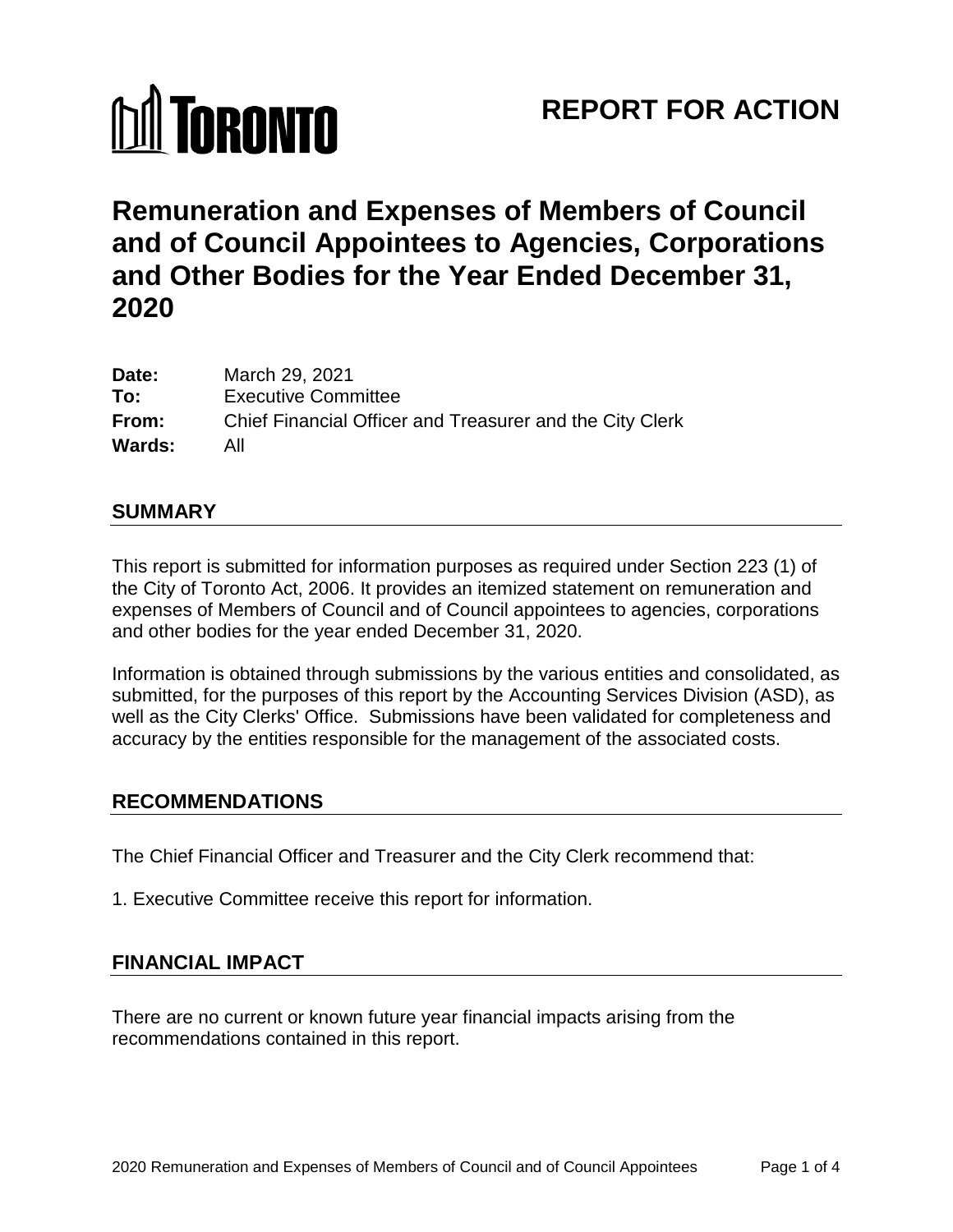# **DECISION HISTORY**

In accordance with Section 223 (1) of the City of Toronto Act, 2006, an annual report is to be provided to Council on the remuneration and expenses of Members of Council and of Council Appointees to Agencies, Corporations and Other Bodies. The Executive Committee considered the 2019 remuneration report on July 21, 2020: <http://app.toronto.ca/tmmis/viewAgendaItemHistory.do?item=2020.EX15.4>

### **COMMENTS**

Section 223 (1) of the City of Toronto Act, 2006 requires that the Chief Financial Officer and Treasurer shall, in each year on or before March 31, provide to City Council, an itemized statement on remuneration and expenses paid in the previous year to:

(a) each Member of Council in respect of his or her services as a Member of the Council or any other body, including a local board, to which the Member has been appointed by Council or on which the Member holds office by virtue of being a Member of Council;

(b) each Member of Council in respect of his or her services as an officer or employee of the City or as an officer or employee of another body described in clause (a); and,

(c) each person, other than a Member of Council, appointed by the City to serve as a member of any body, including a local board, in respect of his or her services as a member of the body.

This report fulfills this requirement. It is also posted on the City's website: https://www.toronto.ca/city-government/council/budgets-and-expense-reports/

This statutory annual report is prepared jointly by the Chief Financial Officer and Treasurer and the City Clerk. The City Clerk's Office provides the day-to-day support in processing, reviewing, and reporting of Members' expenses.

#### **Structure of the report**

Attachment 1 summarizes the remuneration earned and expenses incurred by Members of Council for the year up to December 31, 2020, including remuneration and expenses paid by agencies, corporations, other bodies and City divisions.

The details for each Member under different categories of expenditures are provided as follows:

- Appendix A: Remuneration and Benefits for Members of Council
- Appendix B1: Councillors' Expenses from the Constituency Services and Office **Budget**
- Appendix B2: Councillors' Expenses from the Council General Expense Budget

2020 Remuneration and Expenses of Members of Council and of Council Appointees Page 2 of 4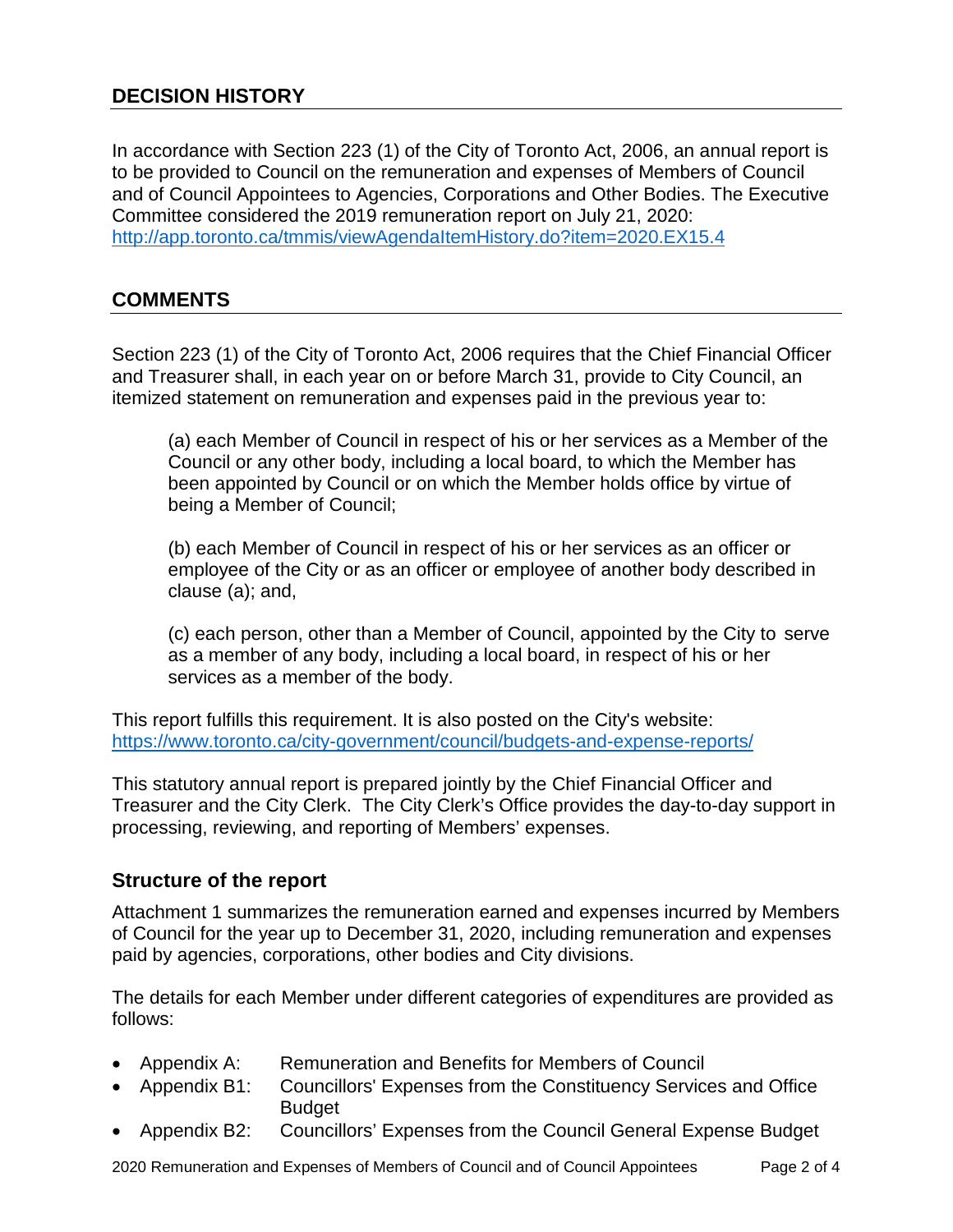- Appendix C1: Conference and Other Travel Expenses for Members of Council From City Funds
- Appendix C2: Conference and Other Travel Expenses for Members of Council Paid from Non-City Funds
- Appendix C3: Council Staff Travel Expenses
- Appendix D: Expenses for Members of Council Charged to City Divisions
- Appendix E: Remuneration and Expenses of Members of Council Paid by Agencies, Corporations and Other Bodies
- Appendix F: Mayor's Office Expenses
- Appendix G provides a listing of remuneration and expenses of the Members of Council and Council appointees to agencies, corporations and other bodies. The agencies, corporations and other bodies have confirmed payments are in accordance with the City Citizen Remuneration Policy, and Expense and Travel Reimbursement Policy.

Members of Council appointed to agencies, corporations and other bodies are not entitled to any additional remuneration. The exceptions to this policy are the Housing Services Corporation and the Toronto and Region Conservation Authority which are governed by specific provincial legislation.

Appendix H provides the authority for payment of remuneration and expenses for both Members of Council and Council appointees to agencies, corporations and other bodies.

# **CONTACT**

Sandra Califaretti, Director, Accounting Services [Sandra.Califaretti@toronto.ca,](mailto:Sandra.Califaretti@toronto.ca) 416-397-4438.

Grace Young, Acting Deputy City Clerk, Strategic Integration and Excellence [Grace.Young@toronto.ca,](mailto:Grace.Young@toronto.ca) 416-392-9903.

### **SIGNATURE**

Heather Taylor Chief Financial Officer and Treasurer

John D. Elvidge Interim City Clerk